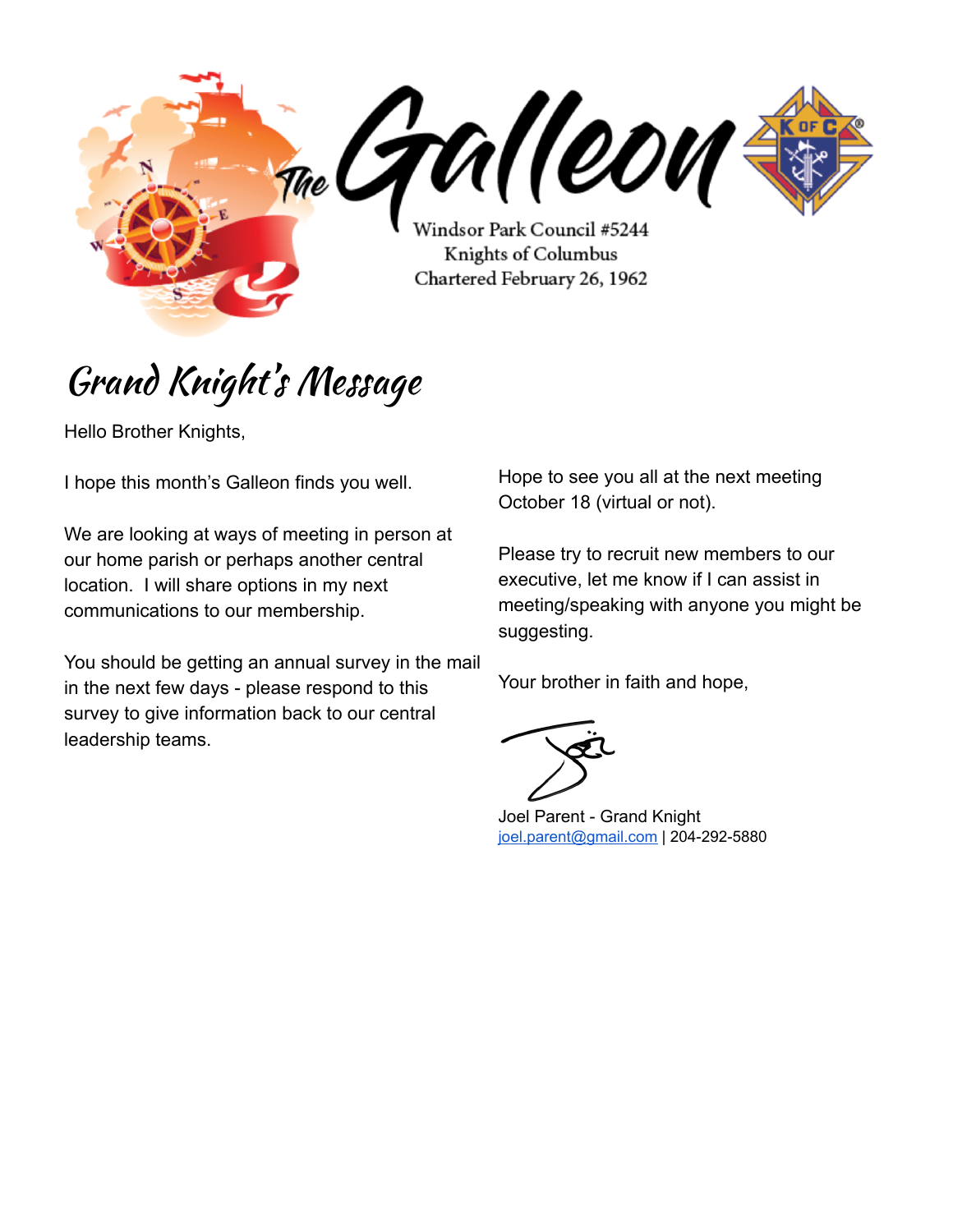# Minutes from last meeting

### **Meeting Date:September 20, 2021**

#### **In attendance: Joel Parent, Brian Fraser, Klem Gelowitz, Scott Wilkinson, Andre Guay, Mark Tabelina**

- 1. **Call to Order**
- 2. **Grand Knight's Report**
	- a. Not a lot to report since the last meeting. GK is going to reach out to the Parish to discuss the possibility of using the parish facilities for meetings. There are no provincial restrictions preventing this, but the parish's restrictions are unknown. GK will follow up ASAP.
	- b. Recruiting is still an ongoing issue. We have not had ANY opportunity to do any, and there are still vacancies on the Executive. We need to fill these vacant positions!
	- c. Spoke with Br. Don, and they have shuffled districts, and we have a new District Deputy, but there is no news about schedule for installation ceremonies, etc.
	- d. We need to figure out what we can do from a programming perspective. More work-focused activities/events are still the goal, and we'd like to try more of those, as they are most likely to attract a younger crowd

#### 3. **Treasurer's Report**

- a. General Account: \$ 7,340.60
- b. Charities Account: \$ 7,703.53
- c. Vocations Account: \$ 458.28
- d. There are some requests (from Cliff) for buying 1000 lbs of vegetables for Siloam. Also Siloam is also open to have people serve breakfast. **MOTION by GK to pay for vegetables. 2nd by Scott. Carried.**

#### 4. **Report of Service Program Committees**

- a. One application for bursary: There's a good candidate, Br. Scott is comfortable with approving the application. **Motion by Br. Scott to approve the sole application. 2nd by Klem. Carried.**
- b. There is a question about who is on the committee, and we should confirm who the committee is for future applications/meetings.

#### 5. **Adjournment**

6. Next meeting is October 18, 2021